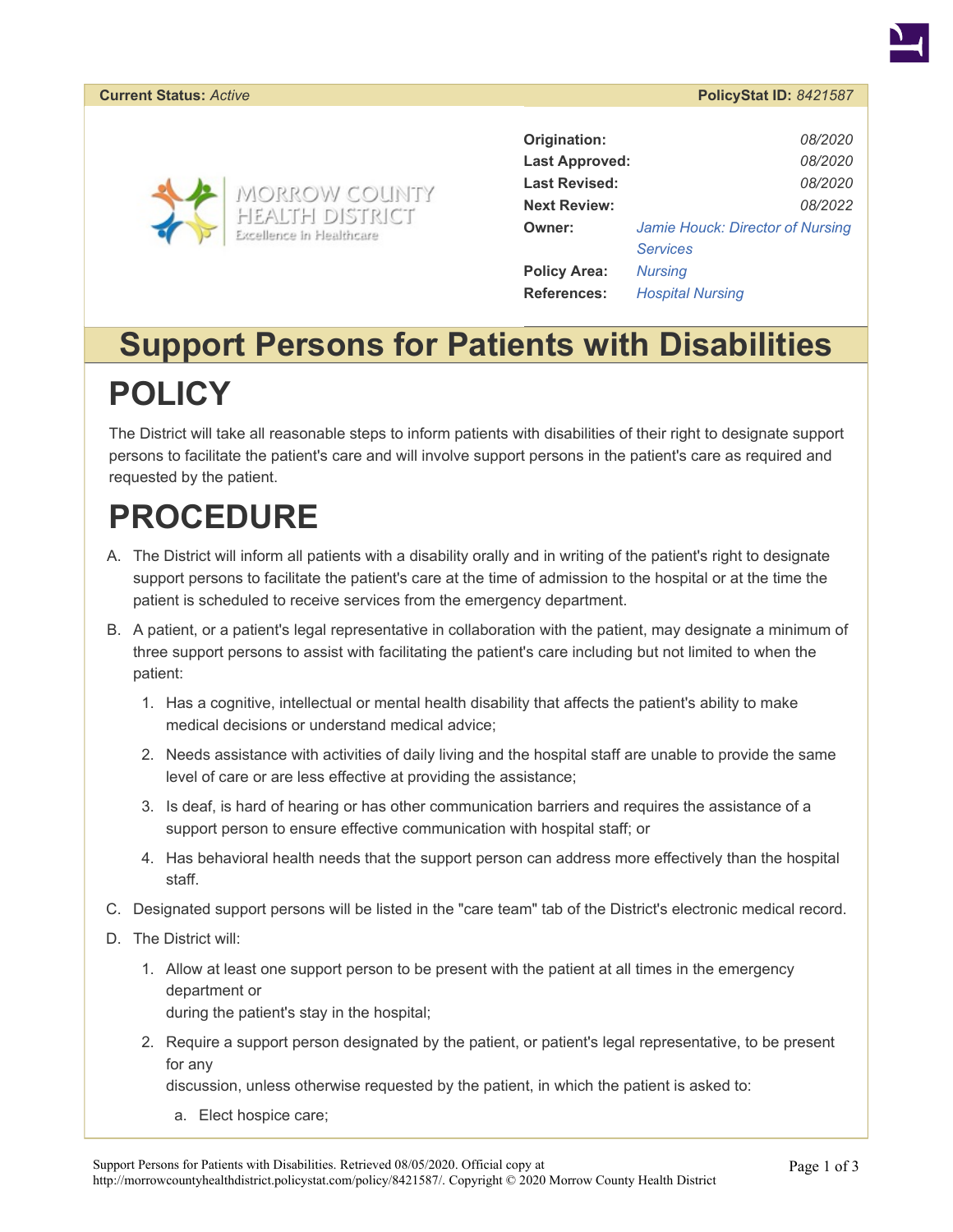- b. Sign an advance directive; or
- c. Sign any other document allowing the withholding or withdrawing of life-sustaining procedures or artificially
	- administered nutrition or hydration.
- E. The District will post this policy on its website and post a summary of the policy, with instructions on how to obtain the full policy, at entry points to the hospital. The posting at each entry shall be clearly visible to the public.
- F. The District may impose conditions, including infection prevention measures such as adherence to wearing hospital provided personal protective equipment and frequent handwashing, regarding the presence of a support a person to ensure the safety of the patient, support person and staff as specified in SB 1606. The District may refuse to allow the presence of a designated support person who refuses to comply with the conditions. The District shall ensure that another designated support person is permitted to assist the patient.

## **DEFINITIONS**

- A. "Patient" means a patient admitted to a hospital or seeking medical evaluation and care in an emergency department who needs assistance to effectively communicate with hospital staff, make health care decisions, understand health care information, or engage in activities of daily living due to a disability, including but not limited to:
	- 1. A physical, intellectual, behavioral or cognitive impairment;
	- 2. Deafness, being hard of hearing or other communication barrier;
	- 3. Blindness;
	- 4. Autism; or
	- 5. Dementia.
- B. "Support person" means a family member, guardian, personal care assistant or other paid or unpaid attendant selected by the patient to physically or emotionally assist the patient or ensure effective communication with the patient.
- C. "Advance directive" means a written instruction, such as a durable power of attorney for health care, recognized under state law (whether statutory or as recognized by the courts of the state), relating to the provision of health care when the individual is incapacitated.
- D. "Portable Orders for Life-Sustaining Treatment (POLST)" are designed to improve the quality of care people receive near the end-of-life. The POLST is based on effective communication of patient wishes, documentation or portable orders for life-sustaining treatments and promise by a health care professional to honor these wishes.

### **CITATIONS**

SB 1606

OAR 333-505-0033